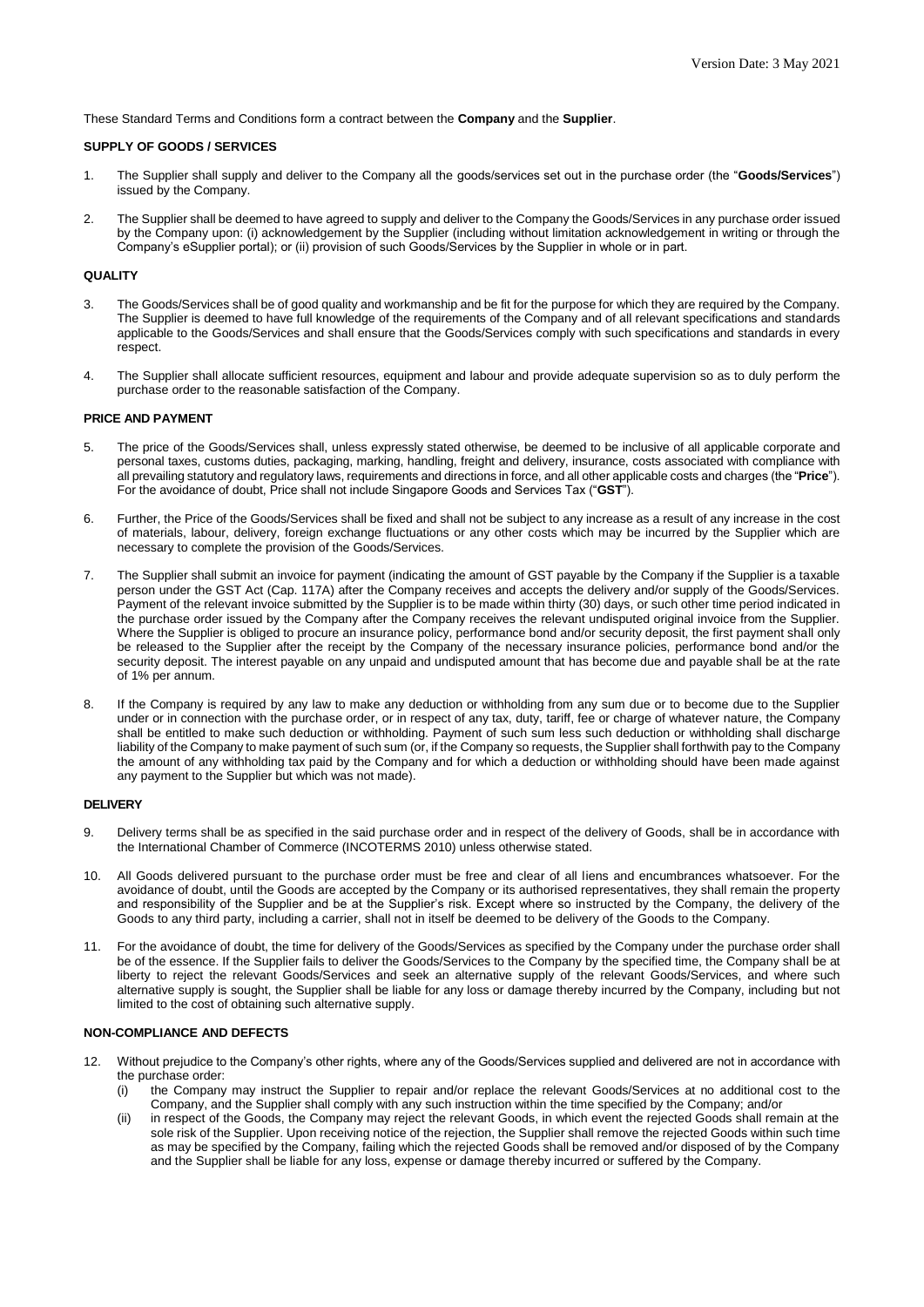13. Notwithstanding Clause 12, and without prejudice to the Company's other rights, where any of the Goods/Services supplied and delivered are not in accordance with the purchase order, the Company shall be at liberty to seek an alternative supply of the relevant Goods/Services, and where such alternative supply is sought, the Supplier shall be liable for any loss or damage thereby incurred by the Company, including but not limited to the cost of obtaining such alternative supply.

#### **PACKAGING**

14. The Goods shall be packed and marked in a proper manner and in accordance with any relevant specifications and standards and/or in accordance with any instructions of the Company.

#### **COMPLIANCE WITH LAWS, BUSINESS PRINCIPLES, AND STANDARDS**

- 15. The Supplier shall, at its own cost and expense, comply with and give all notices required by any law, by-law, regulations, codes and standards (including but not limited to the Casino Control Act (Cap. 33A) and the Casino Control (Casino Contracts) Regulations 2010, where applicable) that may from time to time be applicable to the performance of the purchase order by the Supplier. The Supplier shall notify the Company promptly and in no event longer than 48 hours after becoming aware of the termination or cessation of employment of any of its employees holding a security pass issued by the Company, including without limitation any contractor pass to enter the Resorts World Sentosa casino (the "**RWS Casino**"). The Supplier shall also ensure that it and any of its agents, employees, representatives, sub-contractors, sub-suppliers and/or servants who enter the RWS Casino without paying an entry levy, for the purpose of providing the Goods and/or performing the Services, shall not take part in any gaming in the RWS Casino. The Supplier shall ensure its employees have a valid Category C2 Special Employee license issued by CRA to perform any functions of a special employee, as defined in the Casino Control Act (Cap. 33A) and the Casino Control (Licensing of Special Employees) Regulations 2009, in or in relation to the casino. The Supplier shall also ensure that no person under an exclusion order enters the casino premises, including the back of house premises.
- 16. Without prejudice to the Supplier's obligations under Clause 15, the Supplier shall provide such information as may be required and/or notified by the relevant competent authorities. The Supplier shall also promptly notify the Company of any changes in the Supplier's company name, registered address, business address and/or any such information as may be required and/or notified by the Company to the Supplier from time to time.

#### **LIQUIDATED DAMAGES**

17. Where stated in the purchase order that liquidated damages are applicable, the Supplier agrees that the Company shall be entitled to liquidated damages in the event of any non-compliance with the purchase order. The parties accept and acknowledge that the liquidated damages represent a reasonable and genuine pre-estimate of the loss or damage likely to be incurred by the Company as a result of the Supplier's failure to comply with the purchase order. In the event that the Company, for whatever reason, elects not to recover or is not entitled in law to the liquidated damages, the Company shall remain entitled to recover such loss, expense, costs and/or damages as it would have been entitled to under common law as if the provisions in the purchase order relating to the payment of the liquidated damages had not formed part of the purchase order. The Supplier's liability to pay to the Company such loss, expense, costs and/or damages shall not be limited in any way whatsoever by the amount of liquidated damages for which the Supplier may otherwise have been liable.

#### **INDEMNITY**

18. The Supplier shall indemnify the Company and its directors, officers, employees, affiliates, subsidiaries, and/or agents against any liability incurred by the Company to any person, and against all claims, damages, costs, expenses, fees, fines, penalties, charges and/or sanctions in connection with and/or imposed by any law, regulations, codes and standards and/or any competent authorities, made against and/or incurred by the Company and its directors, officers, employees, affiliates, subsidiaries, and/or agents by reason of any negligence, default or breach by the Supplier or its partners, directors, agents, employees, representatives, contractors and/or suppliers arising out of or in respect of the performance of the purchase order.

#### **ACCESS**

19. The Supplier shall at all reasonable times permit the Company and/or its duly authorised representatives and/or agents and/or servants access to all workshops and other places where the Goods are manufactured, prepared or stored for the purpose of inspecting the same.

#### **SUB-CONTRACTING /ASSIGNMENT**

- 20. The Supplier shall not sub-contract the whole or any part of the supply and delivery of the Goods/Services to any other person without the written consent of the Company.
- 21. The Supplier shall not assign any of its rights, interests or benefits under the purchase order or any part thereof (including the right to receive monies) to any person without the prior written consent of the Company and any assignment made in contravention of this Clause shall not bind the Company.

#### **VARIATIONS**

22. The Company shall be entitled at any time, to issue orders to vary any part of the Goods/Services to be supplied and delivered (which shall include the right to omit any part of the Goods/Services, and to engage other suppliers to perform such part of the Goods/Services), including but not limited to the quantity and/or specifications of the Goods, or order any change to the Goods/Services that may be required by the Company.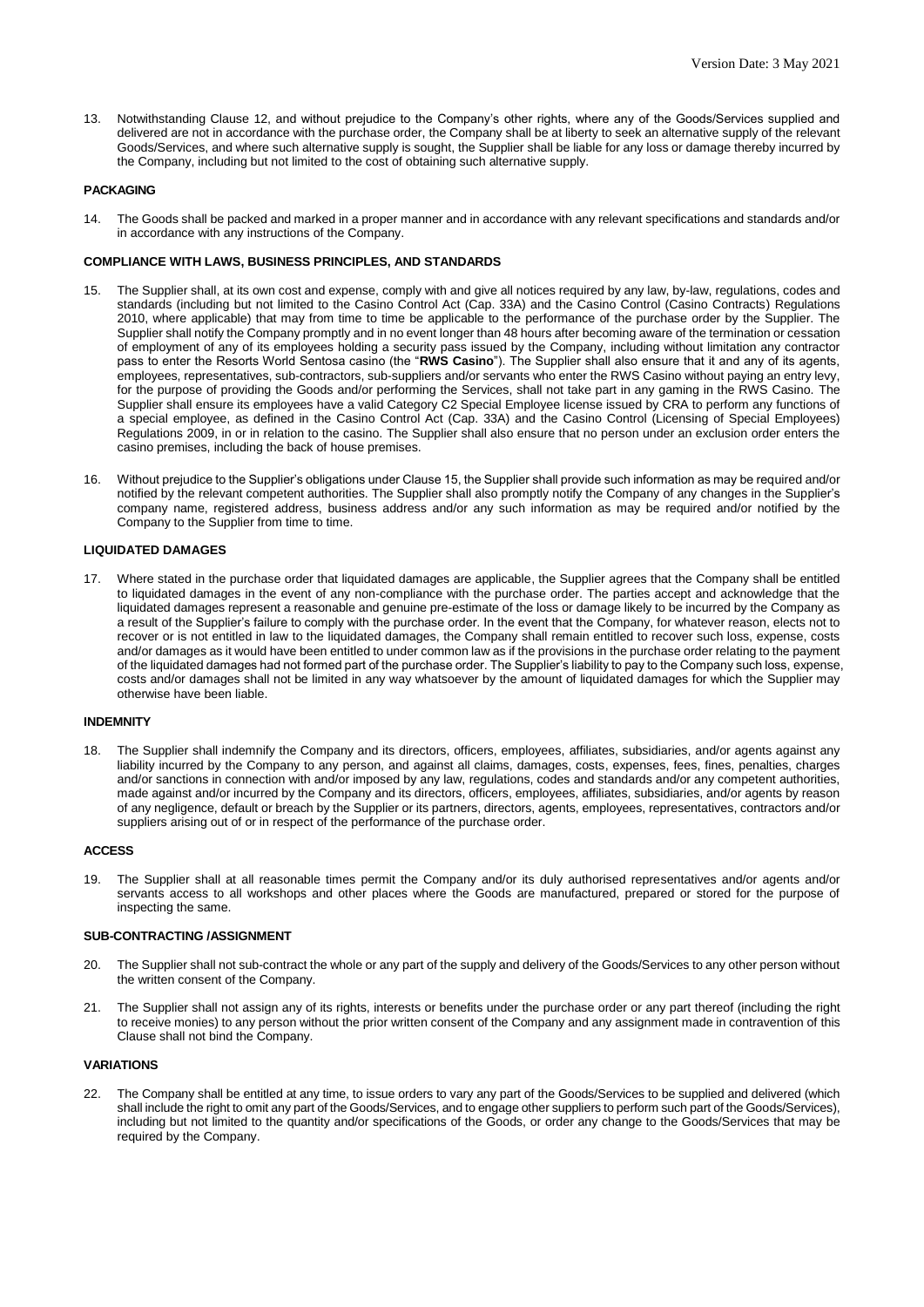- 23. Where an order for variation is issued by the Company, the Supplier shall advise the Company on any time and/or cost implications, together with all necessary supporting evidence and information required by the Company that may result from such order within seven (7) days of the date of the variation order.
- 24. The Company shall pay the Supplier for any such variation, and the amount payable shall be agreed to by the parties, failing which, the applicable unit cost of the Goods/Services as specified in the purchase order, or the prevailing industry rates (whichever lower) shall apply.

## **INSURANCE**

- 25. The Supplier shall, at its own cost and expense, take out and maintain during the Term such insurance(s) necessary to cover its liabilities under the purchase order, including but not limited to public and products liability, for an amount of not less than Singapore Dollars one million (SGD1,000,000) in respect of any one occurrence, and shall name the Company as Additional Insured, and incorporate provisions on cross liability and waiver of subrogation against the Company. In addition, the Supplier shall also, at its own cost and expense, take out and maintain during the Term, professional indemnity insurance as follows:
	- (a) where the scope of works includes the provision of IT services, including but not limited to design, installation, or provision of professional advice, professional indemnity insurance of an amount of not less than Singapore Dollars five million (SGD5,000,000) in respect of any one occurrence; or
	- (b) where the scope of works includes design or the provision of professional advice in respect of any other service apart from IT, professional indemnity insurance of an amount of not less than Singapore Dollars one million (SGD1,000,000) in respect of any one occurrence.

The terms of any insurance or the amount of any cover shall not relieve the Supplier of any of its liabilities under the purchase order.

#### **TERMINATION AND SUSPENSION**

- 26. The Company may at any time and for any reason terminate the purchase order upon giving a fourteen (14) day prior written notice to the Supplier, and the termination shall take effect from the date stipulated in such written notice.
- 27. Without prejudice to Clause 26 above and/or to any other rights or remedies available to the Company under general law, the Company shall have the right to terminate the purchase order if:
	- the Supplier has breached its obligations under the purchase order, and has failed to comply with a notice issued by the Company requiring the Supplier to rectify the breaches (to the Company's reasonable satisfaction) within seven (7) days of the Supplier's receipt of the said notice; and/or
	- (ii) a resolution has been passed or an application has been filed to wind up the Supplier, a winding up order has been made, or if a receiver or manager of the Supplier's undertaking has been appointed or possession has been taken or execution levied by creditors or debenture holders or under a floating charge or if the Supplier is subject to any analogous proceedings outside of Singapore.

In any of the abovementioned events or circumstances, the Company may, upon giving 7 days' written notice to the Supplier, terminate the purchase order.

- 28. Upon receiving the Company's written notice of termination, the Supplier shall immediately:
	- (i) stop all work under the purchase order; and
	- (ii) notify its sub-suppliers, sub-contractors and/or agents in writing to do the same.
- 29. Upon termination of the purchase order under Clause 26, the Supplier shall be entitled to be reimbursed for the actual costs incurred up to and including the date of termination, which shall be limited to such costs that are properly incurred and consistent with such deliveries that have been ordered by the Company and in accordance with recognized accounting principles. For the avoidance of doubt, save for the actual costs incurred by the Supplier as aforesaid, the Supplier shall not be entitled to claim for any other losses, damages costs or expenses, including loss of profit, that may be incurred by the Supplier as a result of such termination.
- 30. The Company may use any of the Goods supplied and delivered by the Supplier up to the time of termination and shall have a lien over those Goods and may sell any of the same and apply the proceeds of sale in or towards the satisfaction of any sums due or becoming due to it from the Supplier under the purchase order.
- 31. The Supplier acknowledges and agrees that upon the receipt of a written notice served by any competent authorities requiring the purchase order to be suspended or terminated within the time specified in the notice, the purchase order shall be automatically so suspended or terminated immediately without prejudice to any rights that the Company may have against the Supplier before the date of such termination.
- 31A. The Company may order the Supplier to temporarily suspend the performance of all or any part of this purchase order ("**Suspension**") for such period of time as may be determined by the Company to be necessary or desirable upon giving prior written notice ("**Suspension Notice**") to the Supplier, and the Suspension shall take effect from the date stipulated in the Suspension Notice. During the Suspension, the Price shall be pro-rated accordingly. The Supplier shall resume performance of all or any part of this purchase order upon prior written notice from the Company ("**Resumption Notice**"). For the avoidance of doubt, Clauses 32 to 34 herein shall continue to apply during the Suspension, and the Suspension does not modify, supplement, or delete any of the terms and conditions set out in the purchase order, which shall remain in full force and effect upon the resumption of performance. Suspension Notices and Resumption Notices shall be issued in accordance with Clause 40.

# **CONFIDENTIALITY**

32. The Supplier undertakes and shall ensure its partners, directors, agents, employees, representatives, sub-contractors, sub-suppliers and/or servants undertake to treat as confidential, all information which comes into its or their possession pursuant to or as a result of or in the performance of the purchase order. The Supplier shall not and shall ensure that its partners, directors, agents, employees,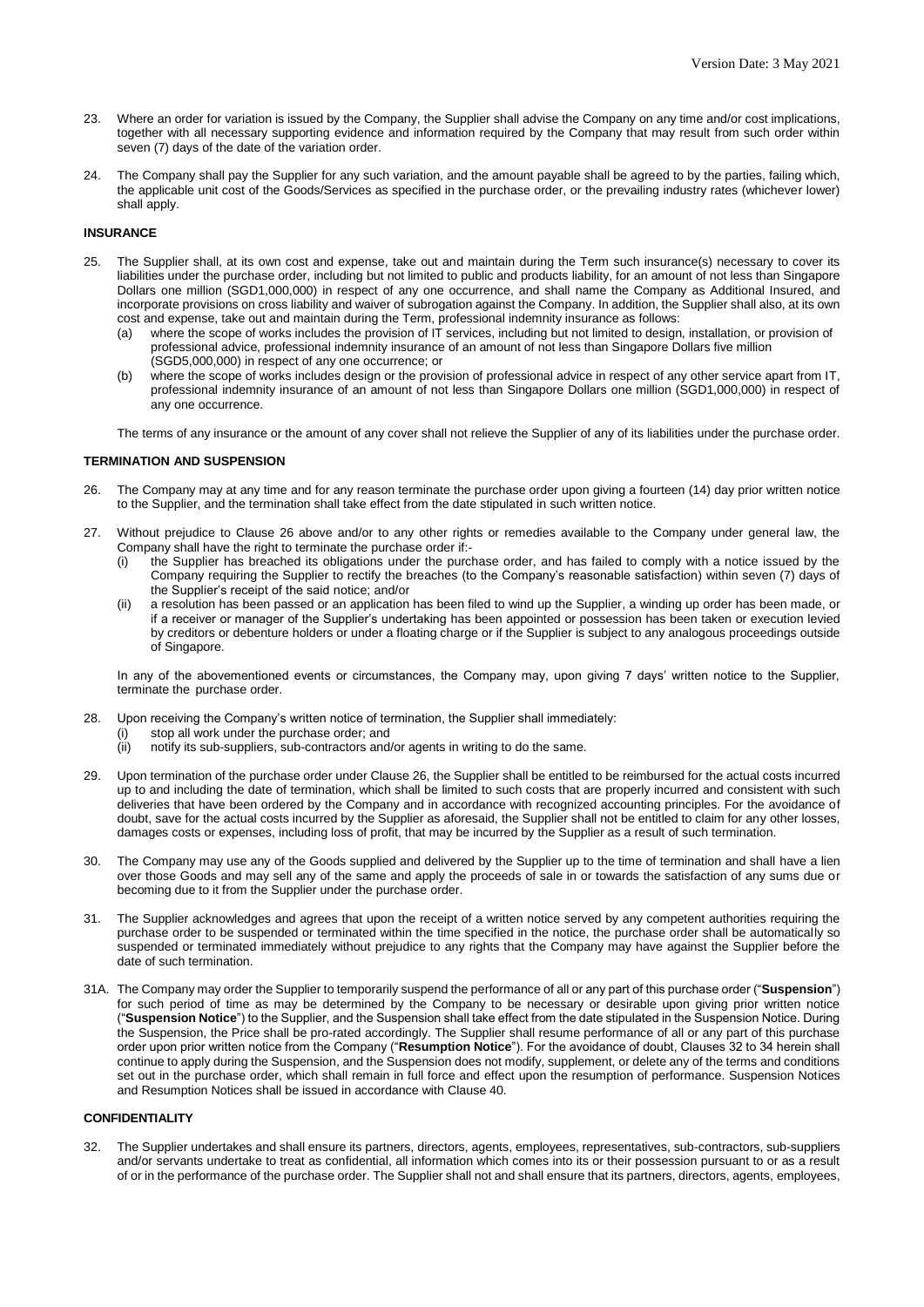representatives, sub-contractors, sub-suppliers and/or servants do not, without the written permission of the Company, disclose any such confidential information mentioned in this Clause 32 herein to any third party.

- 33. Without the prior written approval of the Company, the Supplier will not discuss the purchase order or its relationship to the Company with any branch of the media (including, without limitation, the posting of any information thereof on the internet) or with any third party nor will they furnish any information (including without limitation written materials, photographs, audio tapes or discs, video tapes or discs, computer programs or data, CD-ROMs, drawings or sketches) relating to the Company to any media entity (including, without limitation, the posting of any information thereof on the internet) or third party. The Supplier will not use the Company's name or its association with the Company in any form or advertising or promotions (including, without limitation, the posting of any information thereof on the internet) without the prior written consent of the Company.
- 34. The operation of Clauses 32 to 34 herein shall survive the termination of the purchase order without limit in point of time but shall cease to apply to information or knowledge which may properly come into the public domain through no fault of the Supplier.

## **INTELLECTUAL PROPERTY**

- 35. Any and all patents, designs, design rights, trademarks, trade names, copyrights and all other intellectual property rights (whether registered or not) (the "**Intellectual Property**") in all drawings, designs, plans, specifications or other documents (the "**Company Materials**") given by the Company to the Supplier to enable the Supplier to fulfill its obligations under the purchase order shall be used exclusively by the Supplier for the purchase order. For the avoidance of doubt, the Company Materials shall be deemed confidential.
- 36. Insofar as any of the Goods/Services are manufactured/provided using the Company Materials, the Supplier shall not be permitted to disclose or provide any information on these Goods/Services to third parties without the prior written consent of the Company.
- 37. The Supplier hereby warrants that it is the sole and unencumbered owner of the Intellectual Property in the drawings, designs, plans, reports, specifications, samples, prototypes or other documents related to the Goods/Services that it makes available for the purpose of performing its obligations under the purchase order (the "**Supplier's Materials**"), and that none of the same or the use thereof as contemplated under the purchase order infringes the Intellectual Property of any third party. The Supplier shall be deemed to have given to the Company a perpetual, transferable, non-exclusive, royalty-free licence to copy, use and communicate the Supplier's **Materials**
- 38. The Supplier undertakes to indemnify and keep the Company and its directors, officers, employees, affiliates, subsidiaries, and/or agents harmless from and against any liabilities, damages, losses, costs, expenses, proceedings, suits and/or other consequences arising from any allegation or claim that a third party's Intellectual Property or other right has been infringed by the Supplier's Materials and/or any part or use thereof pursuant to the purchase order.
- 39. The Company shall own the Intellectual Property in all drawings, designs, plans, specifications or other documents created by the Supplier, its partners, directors, agents, employees, representatives, sub-contractors, sub-suppliers and/or servants pursuant to the purchase order (the "**New Intellectual Property**"). The Supplier shall, and shall procure that its partners, directors, agents, employees, representatives, sub-contractors, sub-suppliers and/or servants execute all formal documents necessary or desirable in order to assign to the Company all New Intellectual Property at no cost to the Company.

#### **NOTICES**

40. Any notice, request, demand or other communication to be given or served by a party under the terms of this purchase order must be in writing and shall be delivered by personal delivery, registered post or facsimile transmission to any of the addresses specified in the purchase order and/or parties' registered addresses and/or such other address or facsimile number as either party may direct, from time to time, by written notice given to the other, and shall be deemed to be duly served and received, at the time of delivery as evidenced by relevant documentation, and if delivered outside office hours, it shall be deemed to be served and received on the next business day.

#### **PERSONAL DATA PROTECTION**

- 41. In furtherance of its performance and obligations under the purchase order, the Supplier may disclose information that constitutes personal data as defined by the Personal Data Protection Act (Cap. 26) ("**PDPA**") to the Company. The Supplier undertakes and warrants that it will obtain all necessary consents for the Company to collect, use and disclose such personal data for the purposes contemplated in the purchase order.
- 42. When dealing with personal data received from the Company, the Supplier shall only use and/or disclose personal data (i) in accordance with the purposes for which the Company disclosed the personal data; (ii) in accordance with the instructions of the Company; and (iii) in such manner that ensures the Company's compliance with the PDPA. The Supplier shall also comply with the PDPA, its regulations and guidelines and any reasonable request of the Company. The Supplier shall also implement control measures for the protection of personal data received from the Company including, but not limited to, setting passwords for files containing personal data, and restricting access of personal data on a "need-to-know" basis. In the event of any known unauthorised, unlawful, and/or unintended use, access, disclosure, alteration, loss, or destruction of personal data received from the Company, the Supplier shall immediately notify the Company and cooperate with the Company's requests to investigate and remediate such incidents and provide appropriate response and redress.

#### **LAW AND DISPUTE RESOLUTION**

43. The law governing the purchase order and any action commenced hereunder shall be the law of Singapore, without regard to principles of conflicts of laws.